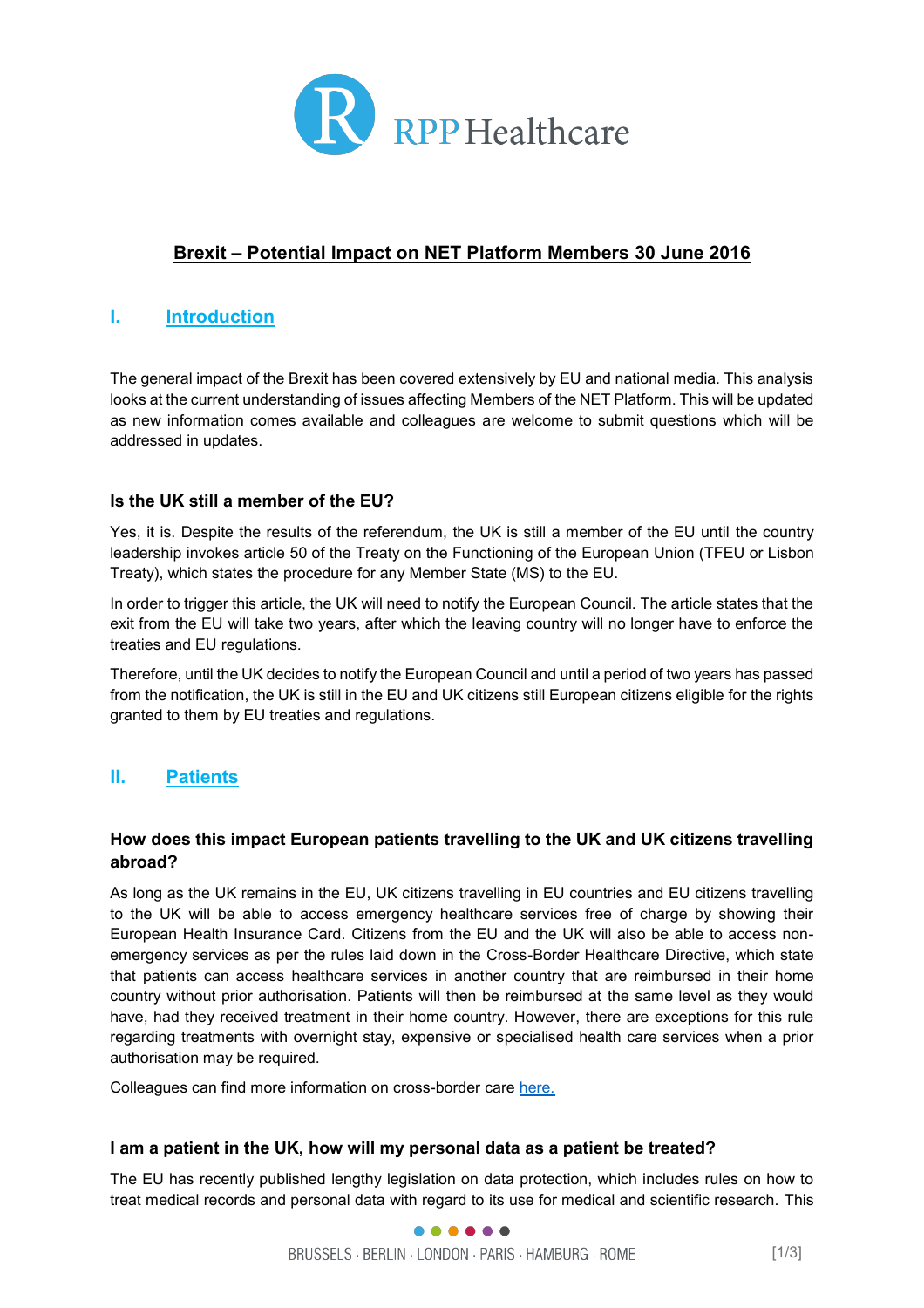

Regulation allows for the protection of data while ensuring the ability for researchers to continue conducting life-saving research. Initial legal analysis suggests that the European Commission will have to designate the UK as a "safe third country" in order to avoid the application of stricter requirements on data transfers, mainly for companies that process data. While this Regulation will be no longer applicable in the UK after an exit is agreed, British companies and organisations operating in the European Union will have to follow the guidelines provided in such Regulation. The UK will most probably end up enacting a national law as compatible as possible with EU legislation in order to be able to reach a cooperation agreement with the European Commission.

## **I am a European citizen living in the UK, will I be able to remain in the UK and access its health care services?**

Until the UK exits the EU, EU citizens living and working in the UK and UK citizens living and working in the EU should be able to access healthcare services under each Member State rule (i.e. in most EU countries, people from other EU countries seeking to permanently relocate are required to work a minimum number of days before being able to fully access and being reimbursed for national health services).

The EU Member States and UK will have to start negotiating to establish how their respective citizens can live and work in each other's countries. Further information about this point will be provided at a later date once talks between the EU and the UK are underway.

## **III. Healthcare Professionals**

### **How does this affect European Reference Networks (ERNs)**

Rare diseases have been one of the main focus areas for healthcare policies in the EU. This is due to the fact that there is a limited number of patients and experts located across various countries in the EU. The EU has worked a great deal to raise awareness about rare diseases, promote projects such as patients' registries and the implementation of national rare disease plans encouraging Member States to take actions and make funds available to address the needs of those living with rare diseases.

One of the latest projects was the establishment of reference networks. These are networks of centres of excellence for various rare diseases that will help patients to be more quickly referred to a specialised centre that can take care of their condition.

Based on the experience of other non-EU European countries such as Norway, it may well be possible for the UK to remain active in this network as all EU decisions on European Reference Networks have also had relevance for EEA countries.

One item that may affect the current ongoing application for an ERN affecting NETs however, is the potential discontinuation of any funding for UK based ERN members.